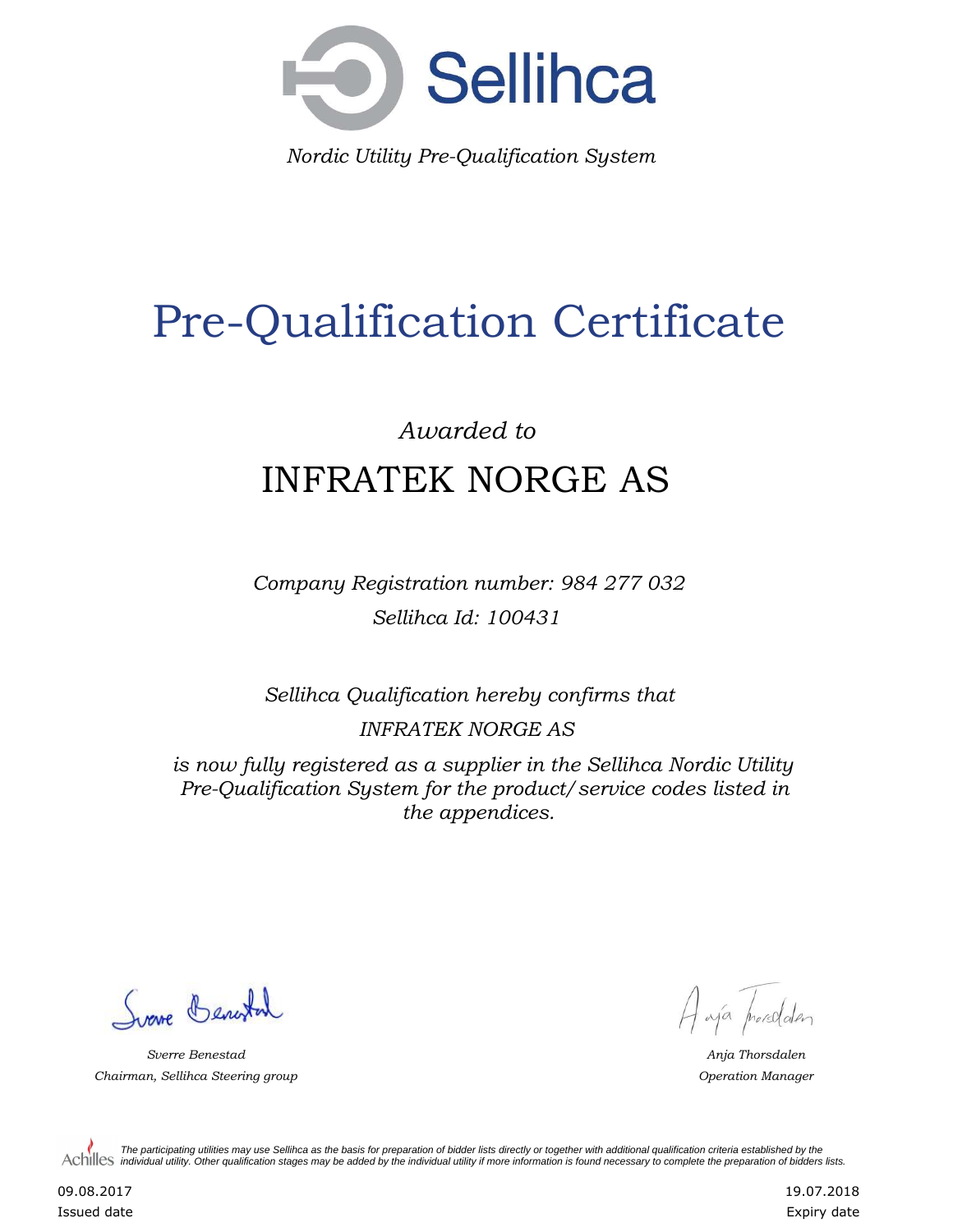

#### **Sellihca codes**

| 1.1.99  | Other Hydro-Electric Turbines and Accessories                |
|---------|--------------------------------------------------------------|
| 1.8.1   | <b>Hatches and Accessories</b>                               |
| 1.8.2   | Gates and Accessories                                        |
| 1.8.3   | <b>Trashracks and Accessories</b>                            |
| 1.9.98  | Other Pumps and Accessories                                  |
| 1.10.99 | <b>Other Valves and Accessories</b>                          |
| 1.11.9  | Pre-insulated Pipes (i-e. District Heating / Cooling)        |
| 1.11.10 | Joints and Fittings for Pre-insulated Pipes                  |
| 1.11.99 | Other Pipes, Hoses, Filters, Gaskets and Accessories         |
| 1.13.1  | <b>Power Transformers and Accessories</b>                    |
| 1.13.2  | Distribution Transformers and Accessories                    |
| 1.13.3  | Regulation / Control Transformers and Accessories            |
| 1.13.4  | Measuring Transformers (Current and Voltage) and Accessories |
| 1.13.5  | <b>Control Power Transformers and Accessories</b>            |
| 1.13.99 | Other Transformers and Accessories                           |
| 1.14.1  | Overhead Line Steel Structures and Cross Arms                |
| 1.14.2  | Overhead Line Aluminium Structures and Cross Arms            |
| 1.14.3  | Overhead Line Precast Concrete Structures and Cross Arms     |
| 1.14.4  | Overhead Line Non-Metal Structures (Composites etc.) and     |
| 1.14.5  | Wood Poles and Cross Arms                                    |
| 1.14.6  | Street Lighting Poles incl. Foundations and Fixtures         |
| 1.14.7  | Insulators                                                   |
| 1.14.8  | Line Suspensions, Clamps and other Fixtures                  |
| 1.14.9  | <b>Street Lighting Equipment</b>                             |
| 1.14.11 | <b>Other Bare Overhead Line Conductors</b>                   |
| 1.14.12 | <b>Insulated Overhead Line Conductors</b>                    |
| 1.14.13 | <b>Stay Wires and Accessories</b>                            |
| 1.14.14 | Signs and Marking Materials for Overhead Line Conductors     |
| 1.14.15 | Joints and Sleeves etc. for Overhead Line Conductors         |
| 1.14.99 | Other Tower Structures / Poles,                              |
| 1.15.1  | Subsea Cables (High and Low Voltage)                         |
| 1.15.2  | Underground Cables (High and Low Voltage)                    |
| 1.15.3  | Signal Cables incl. Computer and Communication Cables        |
| 1.15.4  | <b>Fibre Optic Cables and Accessories</b>                    |
| 1.15.5  | Installation Cables and Conductors                           |
| 1.15.6  | <b>Cable Distribution Cabinets</b>                           |
| 1.15.7  | <b>Cabel Entry Cabinets</b>                                  |
| 1.15.9  | Cable / Line Joints and Fittings (High and Low Voltage)      |
| 1.15.13 | Hangers/Fastenings for Cables                                |
| 1.15.98 | Other Cables and Conductors (Insulated and Uninsulated)      |
| 1.15.99 | Other Cable / Conductor Accessories, Cabinets etc.           |
| 1.16.1  | SF-6 System Packages                                         |
| 1.16.5  | SF-6 Load Switchgears and Accessories                        |
| 1.16.99 | Other SF-6 Systems and Accessories                           |
| 1.17.3  | <b>Circuit Breakers and Accessories</b>                      |
| 1.17.4  | Disconnectors, Load Switches and Accessories                 |
| 1.17.5  | <b>Earthing Switches and Accessories</b>                     |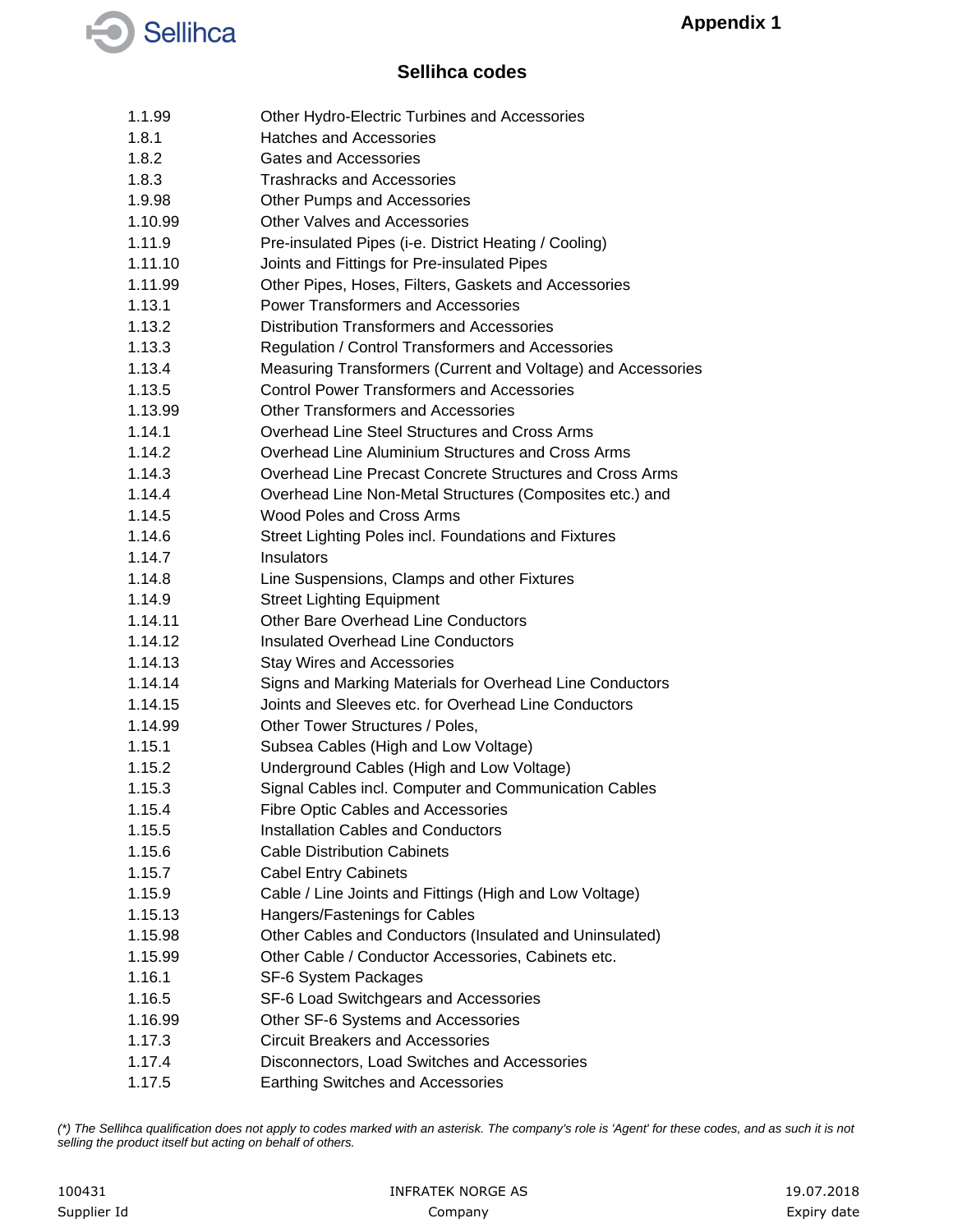#### **Sellihca codes**

| 1.17.8  | Transformer Substations and Accessories (incl. Foundations)              |
|---------|--------------------------------------------------------------------------|
| 1.17.99 | Other High-Voltage Equipment and Materials                               |
| 1.18.2  | <b>Circuit Breakers and Accessories</b>                                  |
| 1.18.3  | Disconnectors, Load Switches and Accessories                             |
| 1.18.4  | Earthing Switches and Accessories                                        |
| 1.18.99 | Other Low-Voltage Equipment and Materials                                |
| 1.19.7  | <b>Earthing Equipment</b>                                                |
| 1.19.99 | <b>Other Protection Units and Accessories</b>                            |
| 1.20.5  | Automatic Meter Reading (AMR) and Intelligent Load                       |
| 1.20.99 | <b>Other Control Stations</b>                                            |
| 1.21.1  | Energy, Current and Voltage Metering Equipment (Kwh-Meters               |
| 1.21.11 | Energy Metering Equipment for District Heating / -Cooling                |
| 1.21.99 | Other Metering and Instrumentation Equipment                             |
| 1.22.3  | <b>Stationary Emergency Power Generators and Accessories</b>             |
| 1.22.4  | Portable Emergency Power Generators and Accessories                      |
| 1.22.99 | Other Emergency Power Generators and Accessories                         |
| 1.23.99 | Other Building / Civil Construction Materials                            |
| 1.24.10 | Substation/Customer Station for District Heating/-Cooling                |
| 1.25.1  | Security Equipment and Accessories                                       |
| 1.25.7  | Fire / Gas Detection / Protection Systems                                |
| 1.31.7  | <b>Insulating Oils</b>                                                   |
| 1.32.1  | Waste Water Disposal / Recovery Equipment and Accessories                |
| 1.32.99 | Other Environmental Equipment/Products                                   |
| 2.1.3   | Installation / Maintenance of Electrical Systems                         |
| 2.1.5   | Construction / Maintenance of Concrete Structures                        |
| 2.1.7   | Installation / Maintenance of Security Equipment / Systems               |
| 2.1.99  | Other Building Construction / Maintenance Services                       |
| 2.2.4   | Installation / Maintenance of Special Hydro-Electric Power               |
| 2.2.11  | Installation / Maintenance of Power Transformers                         |
| 2.2.12  | Installation / Maintenance of Switchgears and Accessories                |
| 2.2.13  | Installation / Maintenance of Control Stations / Systems and Accessories |
| 2.3.1   | Stringing / Maintenance of Overhead Line Conductors                      |
| 2.3.2   | Construction / Maintenance of Tower Structures / Poles                   |
| 2.3.3   | Laying / Maintenance of Underground Cables and Accessories               |
| 2.3.4   | Laying / Maintenance of Subsea Cables and Accessories                    |
| 2.3.5   | Laying / Maintenance of Telecommunication Cables                         |
| 2.3.6   | Installation / Maintenance of Transformers and Accessories               |
| 2.3.7   | Construction / Maintenance of Substations and Accessories                |
| 2.3.99  | Installation / Maintenance of other Transmission                         |
| 2.4.4   | Installation / Maintenance of                                            |
| 2.7.1   | Trenching of District Heating / Cooling and Gas Pipeline                 |
| 2.7.3   | Installation / Maintenance of District Heating Substations /             |
| 2.7.99  | Other Installation / Maintenance Services of District                    |
| 2.20.3  | <b>Scaffolding Services</b>                                              |
| 2.20.5  | Insulation Sevices (Noise and Thermal Insulation)                        |
| 2.20.8  | Welding Services performed by Certified Personnell                       |
|         |                                                                          |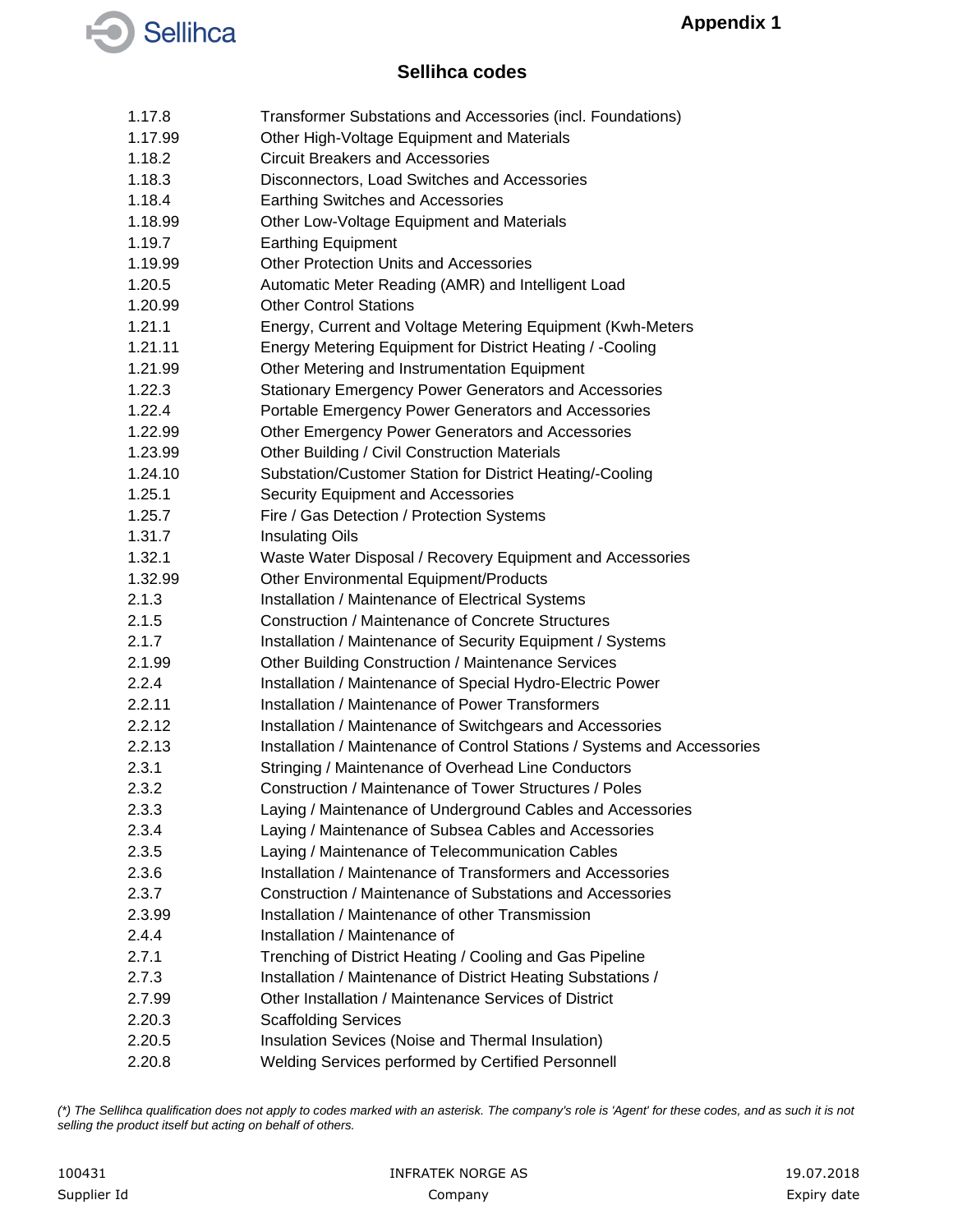

#### **Sellihca codes**

- 2.20.99 Other Installation / Mechanical / Maintenance Services
- 2.21.5 Helicopter Transport Services
- 2.22.7 Electrotechnical Consultancy Services
- 2.99.5 Rental of Equipment
- 2.99.9 Permanent / Temporary Energy Supply
- 3.1.4 General Buildings incl. Offices
- 3.1.5 Embankments / Earth Banks Construction Works
- 3.1.6 Ground Work / Levelling Works
- 3.1.7 Cable and Pipeline Trenches Construction Works
- 3.1.99 Other Building and Construction Works
- 3.2.10 Overhead Lines
- 3.2.11 Marine and Underground Cable Systems
- 3.2.12 Fibre Cable Systems
- 3.2.99 Other modules / Units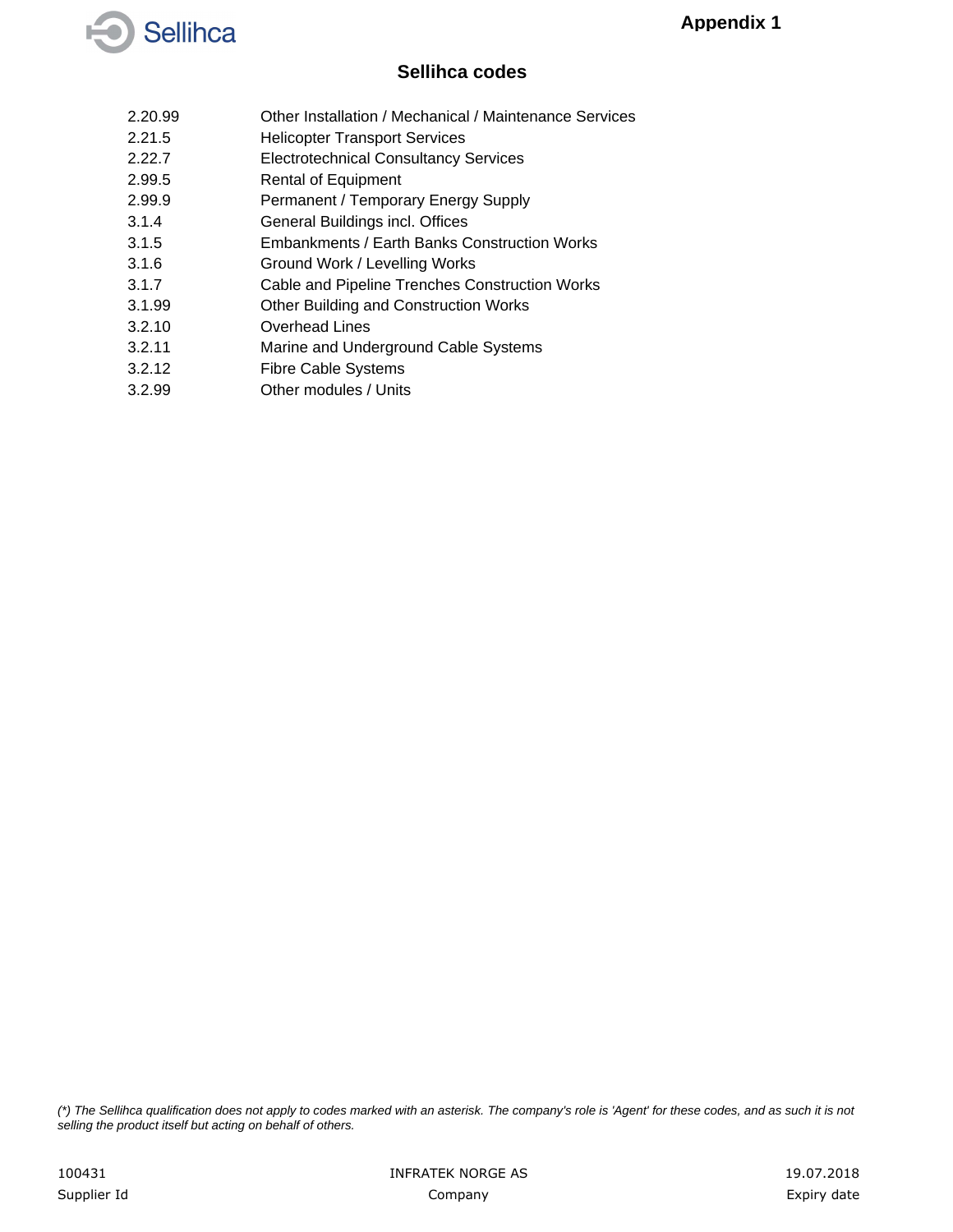

| 1.1.99  | <b>Other Building/Civil Products</b>                          |
|---------|---------------------------------------------------------------|
| 1.7.1   | <b>Security Equipment</b>                                     |
| 1.7.5   | Fire/Gas Detection/Protection Systems                         |
| 1.10.18 | <b>Pollution Control Equipment</b>                            |
| 1.11.1  | Electricity                                                   |
| 1.11.14 | <b>Insulating Oils</b>                                        |
| 2.8.15  | <b>Helicopter/Air Transport Services</b>                      |
| 2.8.24  | <b>Tool Hire</b>                                              |
| 2.9.3   | <b>Electrician Services</b>                                   |
| 2.9.7   | <b>Concrete Services</b>                                      |
| 2.9.10  | General Building incl. Offices                                |
| 2.9.11  | Security Equipment Installation & Maintenance                 |
| 2.9.12  | Heating, Ventilation & Air Conditioning Services              |
| 2.9.13  | <b>Insulation Services</b>                                    |
| 2.9.99  | <b>Other General Building &amp; Construction Services</b>     |
| 3.1.1   | <b>Enclosures &amp; Kiosks</b>                                |
| 3.2.2   | Control & Instrumentation Systems & Spares                    |
| 3.2.8   | Detection/Monitoring Systems for District Heating and Cooling |
| 3.2.99  | Other Control & Instrumentation Equipment                     |
| 3.3.6   | <b>Earthing Equipment</b>                                     |
| 3.3.11  | Portable Power Supplies/Mobile Generators                     |
| 3.3.32  | <b>Street Lighting &amp; Accessories</b>                      |
| 3.3.99  | Other Electrical, Control & Instrumentation Equipment         |
| 3.4.99  | <b>Other Electrical Protection Equipment</b>                  |
| 3.5.3   | Transformers - Distribution Pole Mounted (315kVA & Below)     |
| 3.5.4   | <b>Transformers - Generator</b>                               |
| 3.5.5   | <b>Transformer Ancillary Equipment</b>                        |
| 3.5.22  | <b>Transformers - Traction</b>                                |
| 3.5.24  | Substations - Unit/Composite                                  |
| 3.5.25  | Offshore Wind Farm transformer station                        |
| 3.5.28  | Transformers - Primary (10MVA to 100MVA)                      |
| 3.5.29  | Transformers - Grid (Above 100MVA)                            |
| 3.5.30  | <b>Tap Changing Equipment</b>                                 |
| 3.5.31  | <b>Transformer Bushings</b>                                   |
| 3.5.32  | <b>Quadrature Boosters</b>                                    |
| 3.5.34  | Reactors                                                      |
| 3.5.35  | Capacitors                                                    |
| 3.5.99  | <b>Other Transformers</b>                                     |
| 3.6.1   | <b>Covered Overhead Line Conductor</b>                        |
| 3.6.2   | <b>Bare Overhead Line Conductor</b>                           |
| 3.6.4   | <b>Conductor Fittings</b>                                     |
| 3.6.5   | <b>Helical Fittings</b>                                       |
| 3.6.6   | <b>Insulator Fittings</b>                                     |
| 3.6.7   | Electrical Insulators - Porcelain                             |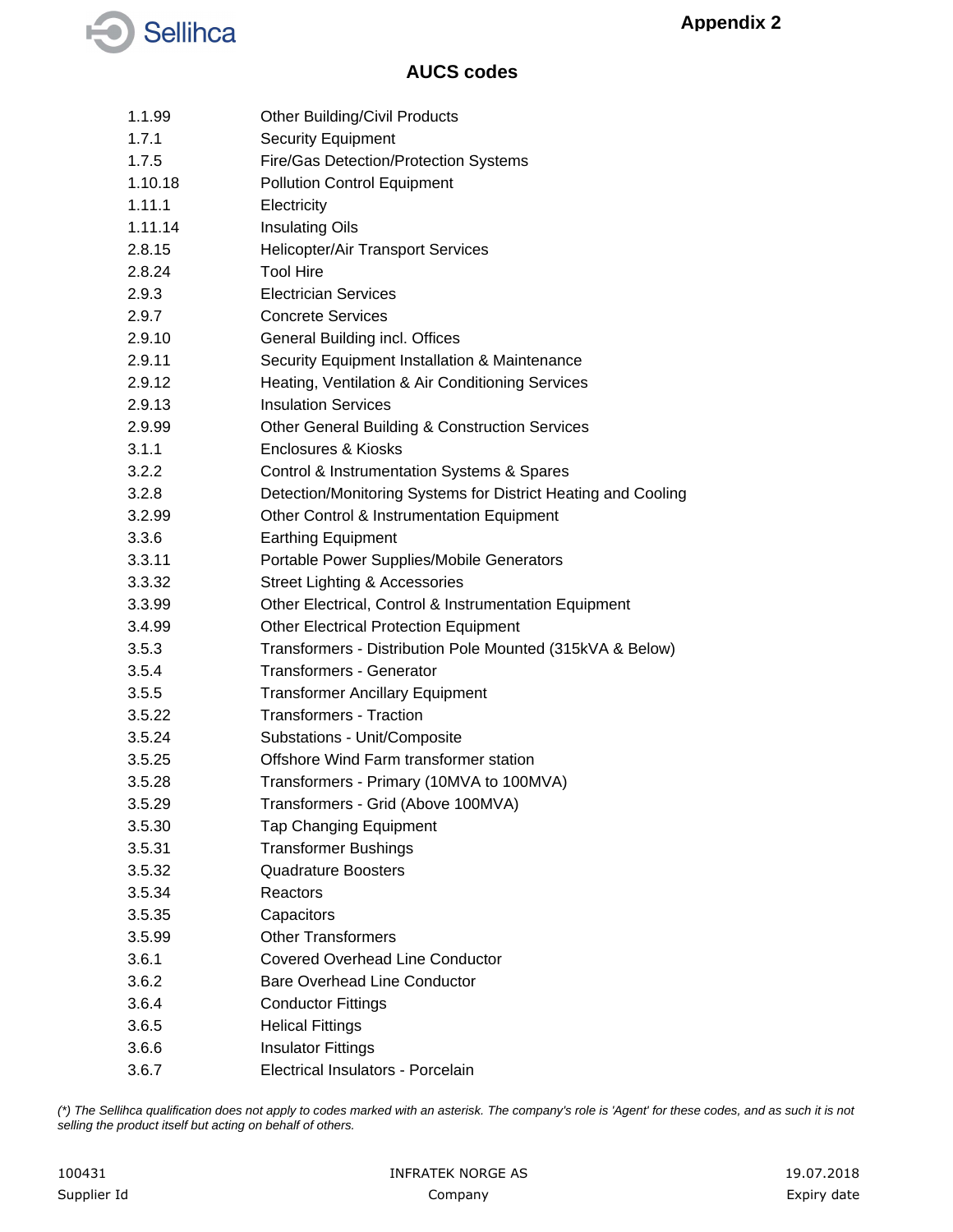

| 3.6.8   | Electrical Insulators - Glass                                                |
|---------|------------------------------------------------------------------------------|
| 3.6.9   | Electrical Insulators - Polymeric                                            |
| 3.6.11  | <b>Overhead Line Accessories</b>                                             |
| 3.6.12  | <b>Overhead Line Steelwork</b>                                               |
| 3.6.13  | <b>Overhead Line Poles</b>                                                   |
| 3.6.14  | <b>Stranded Wire Products</b>                                                |
| 3.6.99  | Other Overhead Line Equipment & Accessories                                  |
| 3.7.1   | Underground Mains & Service Cable - Below 1kV                                |
| 3.7.2   | Underground Mains Cable - 1kV to 19kV                                        |
| 3.7.3   | Underground Mains Cable - 20kV to 99kV                                       |
| 3.7.4   | Underground Mains Cable - 100kV to 199 kV                                    |
| 3.7.5   | Underground Mains Cable - 200kV & Above                                      |
| 3.7.6   | Underground Cable Joints, Terminations & Jointing Materials - Below 1kV      |
| 3.7.7   | Underground Cable Joints, Terminations & Jointing Materials - 1kV to 19kV    |
| 3.7.8   | Underground Cable Joints, Terminations & Jointing Materials - 20kV to 99kV   |
| 3.7.9   | Underground Cable Joints, Terminations & Jointing Materials - 100kV to 199kV |
| 3.7.10  | Underground Cable Joints, Terminations & Jointing Materials - 200kV & Above  |
| 3.7.11  | <b>General Wiring Cable</b>                                                  |
| 3.7.12  | <b>Telecommunications Cable</b>                                              |
| 3.7.13  | Fibre Optic Cable                                                            |
| 3.7.14  | Fibre Optic Cable Accessories                                                |
| 3.7.15  | <b>Cable Accessories</b>                                                     |
| 3.7.20  | <b>Cable Entry Cabinets</b>                                                  |
| 3.7.21  | Subsea Cables                                                                |
| 3.7.99  | <b>Other Cables</b>                                                          |
| 3.8.4   | <b>Generators - Power Station</b>                                            |
| 3.9.20  | <b>Hydro-Electric Power Production Plant</b>                                 |
| 3.12.1  | Switchgear - Indoor (Below 1kV)                                              |
| 3.12.2  | Switchgear - Indoor (1kV to 19kV)                                            |
| 3.12.3  | Switchgear - Indoor (20kV to 99kV)                                           |
| 3.12.4  | Switchgear - Indoor (100kV to 199kV)                                         |
| 3.12.5  | Switchgear - Indoor (200kV & Above)                                          |
| 3.12.7  | Switchgear - Outdoor (1kV to 19kV)                                           |
| 3.12.8  | Switchgear - Outdoor (20kV to 99kV)                                          |
| 3.12.9  | Switchgear - Outdoor (100kV to 199kV)                                        |
| 3.12.10 | Switchgear - Outdoor (200kV & Above)                                         |
| 3.12.11 | Switchgear - Multi Motor                                                     |
| 3.12.12 | Switchgear - Power Factor Correction                                         |
| 3.12.13 | Switchgear - Variable Speed/Soft Driven                                      |
| 3.12.14 | Switchgear - Direct Current (DC)                                             |
| 3.12.15 | Switchgear Parts & Accessories                                               |
| 3.12.16 | <b>Circuit Breakers</b>                                                      |
| 3.12.17 | <b>Disconnectors</b>                                                         |
| 3.12.99 | <b>Other Switchgear</b>                                                      |
|         |                                                                              |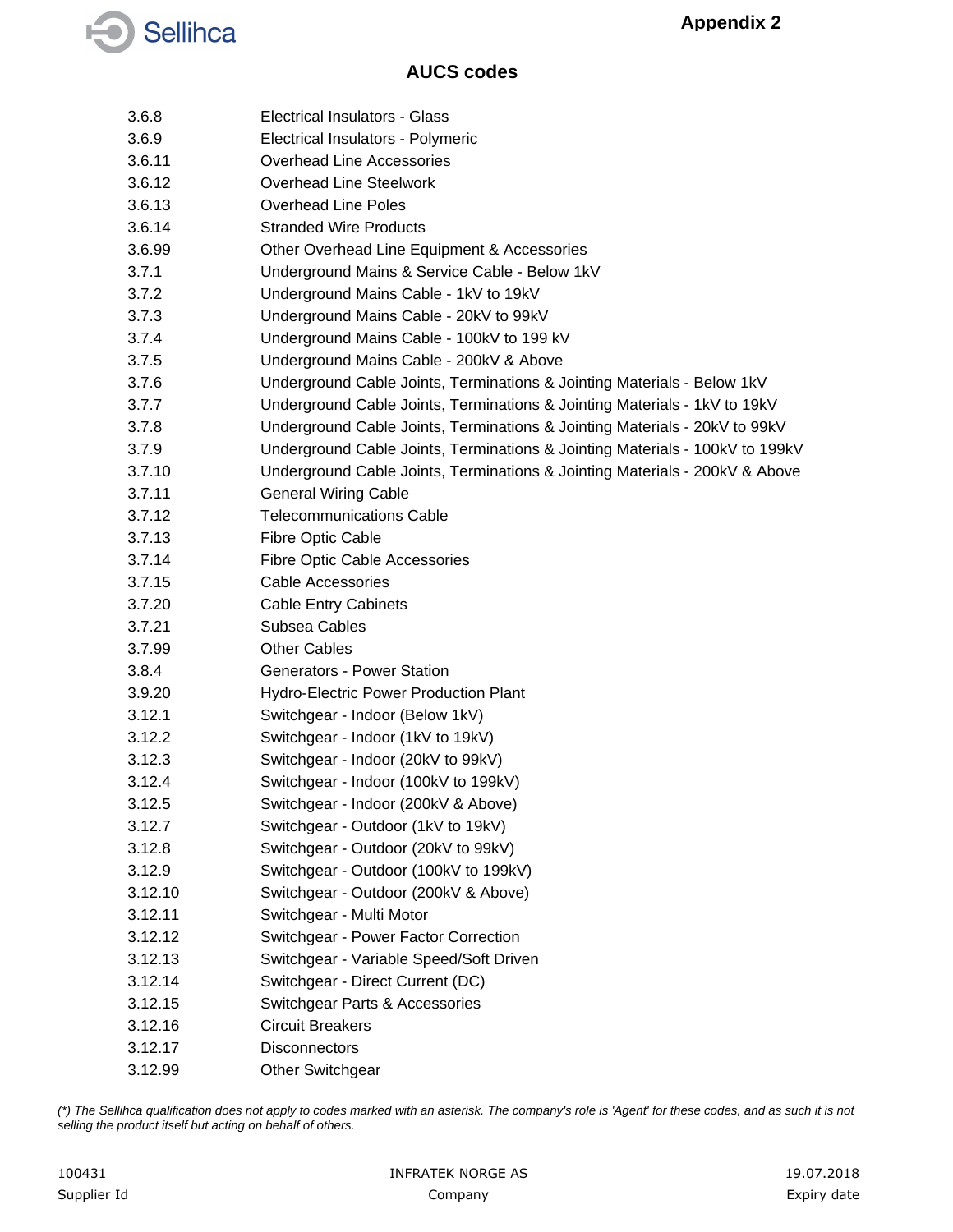

| 3.13.3  | <b>Electricity Meters</b>                                               |
|---------|-------------------------------------------------------------------------|
| 3.13.6  | <b>Electrical Metering Control Devices</b>                              |
| 3.13.7  | Meter Accessories & Spares                                              |
| 3.13.12 | Electrical Meters - Power Station/Grid                                  |
| 3.13.99 | Other Meters & Associated Equipment                                     |
| 3.14.99 | Other Pumps, Accessories & Spares                                       |
| 3.15.10 | Pipes & Fittings - Steel                                                |
| 3.15.99 | <b>Other Pipes</b>                                                      |
| 3.16.99 | Other Valves, Actuators & Spares                                        |
| 3.19.99 | Other Water/Waste Water Treatment Plant & Equipment                     |
| 3.24.1  | <b>Trashracks and Accessories</b>                                       |
| 3.24.3  | Inlet Gates and Accessories                                             |
| 3.24.5  | <b>Pelton Tubines and Accessories</b>                                   |
| 3.24.6  | <b>Francis Turbines and Accessories</b>                                 |
| 3.24.7  | Kaplan Tubines and Accessories                                          |
| 3.24.8  | <b>Pump Turbines and Accessories</b>                                    |
| 3.24.9  | <b>Turbine Controllers and Accessories</b>                              |
| 3.24.10 | Governors - Water Turbine                                               |
| 3.24.11 | <b>Draft Tube Valves</b>                                                |
| 3.24.13 | <b>Salient Pole Generator Motors</b>                                    |
| 4.1.24  | <b>Landscaping Services</b>                                             |
| 4.1.40  | Harbour & Marine Engineering Works                                      |
| 4.1.43  | Gas Transmission System Plant Construction                              |
| 4.1.44  | Gas Transmission System Plant Repairs & Upgrades                        |
| 4.1.45  | Sector Specific Minor Civil Works                                       |
| 4.1.53  | Ground Work / Levelling Works                                           |
| 4.1.54  | Cable and Pipeline Trenches Construction Work                           |
| 4.1.99  | Other Sector Specific Building, Civil Engineering & Associated Services |
| 4.2.16  | Subsea Cable Services                                                   |
| 4.2.17  | Underground Telecommunication Cable Laying                              |
| 4.2.18  | Underground Telecommunication Cable Maintenance & Repair                |
| 4.2.19  | Underground Cable Laying - Below 1kV                                    |
| 4.2.20  | Underground Cable Laying - 1kV to 19kV                                  |
| 4.2.21  | Underground Cable Laying - 20kV to 99kV                                 |
| 4.2.22  | Underground Cable Laying - 100kV to 199kV                               |
| 4.2.23  | Underground Cable Laying - 200kV & Above                                |
| 4.2.24  | Underground Cable Jointing - Below 1kV                                  |
| 4.2.25  | Underground Cable Jointing - 1kV to 19kV                                |
| 4.2.26  | Underground Cable Jointing - 20kV to 99kV                               |
| 4.2.27  | Underground Cable Jointing - 100kV to 199kV                             |
| 4.2.28  | Underground Cable Jointing - 200kV & Above                              |
| 4.2.29  | Underground Cable Maintenance & Repair - Below 1kV                      |
| 4.2.30  | Underground Cable Maintenance & Repair - 1kV to 19kV                    |
| 4.2.31  | Underground Cable Maintenance & Repair - 20kV to 99kV                   |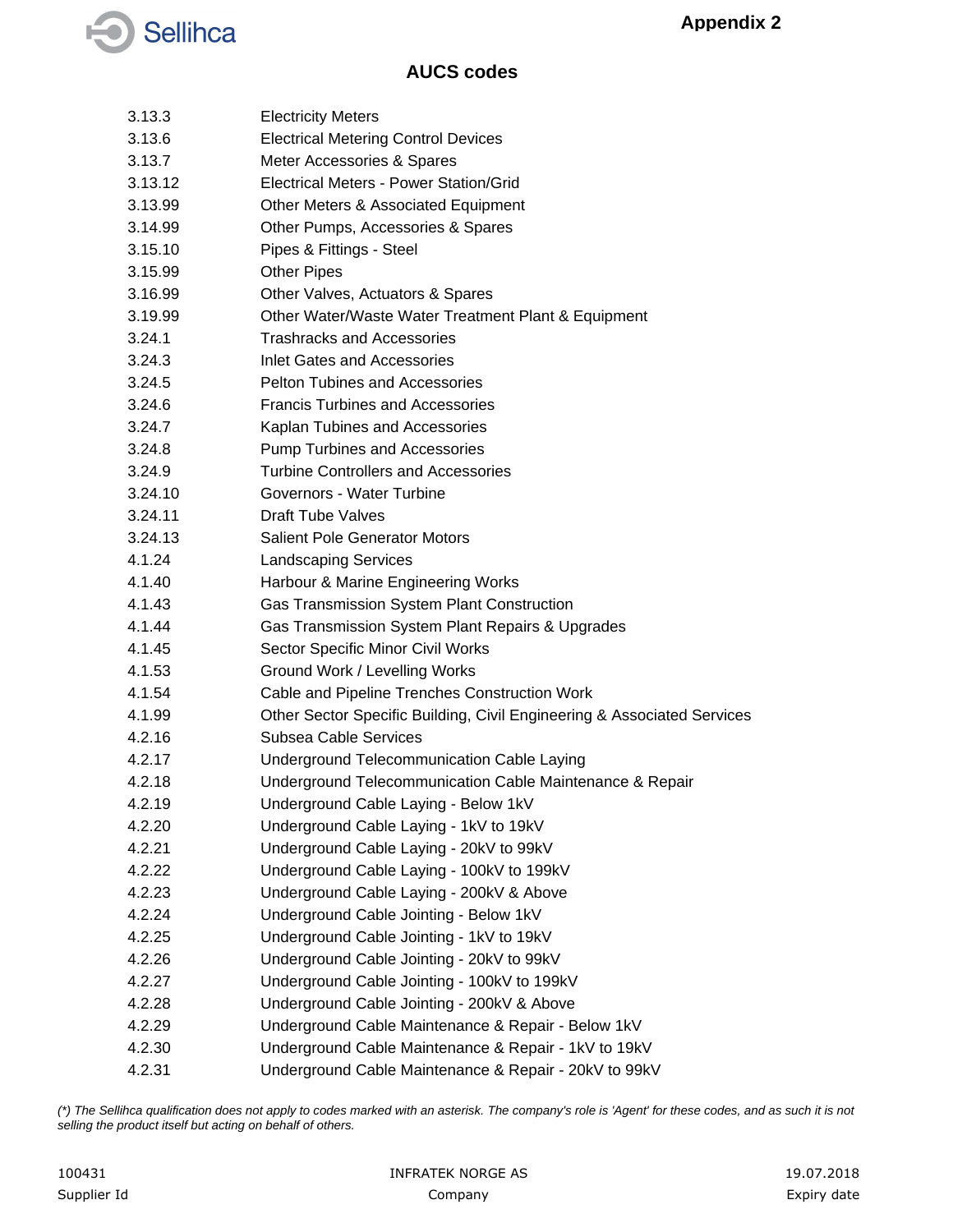

- 4.2.32 Underground Cable Maintenance & Repair 100kV to 199kV
- 4.2.33 Underground Cable Maintenance & Repair 200kV & Above
- 4.2.34 Multi-Utility Cable & Pipe Laying
- 4.2.35 Trenchless Cable Laying
- 4.2.37 Fibre Optic Cable Laying
- 4.3.24 Gas Mains Pipe Laying
- 4.3.97 Other Gas Pipe Services
- 4.4.25 Hydro-Electric Power Plant Construction
- 4.4.26 Hydro-Electric Power Plant Services
- 4.5.2 Substation Building Civil Services
- 4.5.3 Protection & Control System Services
- 4.5.5 Switchgear Services
- 4.5.6 Transformer Services
- 4.5.19 Substation General Maintenance
- 4.6.3 Electrical Consultancy 11kV & Below
- 4.6.4 Electrical Consultancy 20kV to 99kV
- 4.6.5 Electrical Consultancy 100kV to 199kV
- 4.6.6 Electrical Consultancy 200kV & Above
- 4.6.16 Electrical Consultancy
- 4.8.8 Compressed Air/Gas System Services
- 4.8.21 Welding Services
- 4.8.99 Other Mechanical, Electrical, Instrumentation, Control & Automation Services
- 4.9.1 Overhead Line Construction Wood Pole (11kV & Below)
- 4.9.2 Overhead Line Construction Wood Pole (20kV to 99kV)
- 4.9.3 Overhead Line Inspection, Maintenance & Repair Wood Pole (11kV & Below)
- 4.9.4 Overhead Line Inspection, Maintenance & Repair Wood Pole (20kV to 99kV)
- 4.9.5 Overhead Line Design Tower (20kV to 99kV)
- 4.9.6 Overhead Line Design Tower (100kV to 199kV)
- 4.9.7 Overhead Line Design Tower (200kV & Above)
- 4.9.8 Overhead Line Construction Tower (20kV to 99kV)
- 4.9.9 Overhead Line Construction Tower (100kV to 199kV)
- 4.9.10 Overhead Line Construction Tower (200kV & Above)
- 4.9.11 Overhead Line Design & Construction Tower (20kV to 99kV)
- 4.9.12 Overhead Line Design & Construction Tower (100kV to 199kV)
- 4.9.13 Overhead Line Design & Construction Tower (200kV & Above)
- 4.9.14 Overhead Line Inspection, Maintenance & Repair Tower (20kV to 99kV)
- 4.9.15 Overhead Line Inspection, Maintenance & Repair Tower (100kV to 199kV)
- 4.9.16 Overhead Line Inspection, Maintenance & Repair Tower (200kV & Above)
- 4.9.18 Overhead Line Services Tree Cutting
- 4.9.19 Overhead Line Services Tower Painting
- 4.9.20 Overhead Line Services Scaffolding (System Use)
- 4.9.21 Overhead Line Services Wood Pole Installation
- 4.9.22 Telecommunication Overhead Line Construction
- 4.9.23 Telecommunication Overhead Line Maintenance & Repair